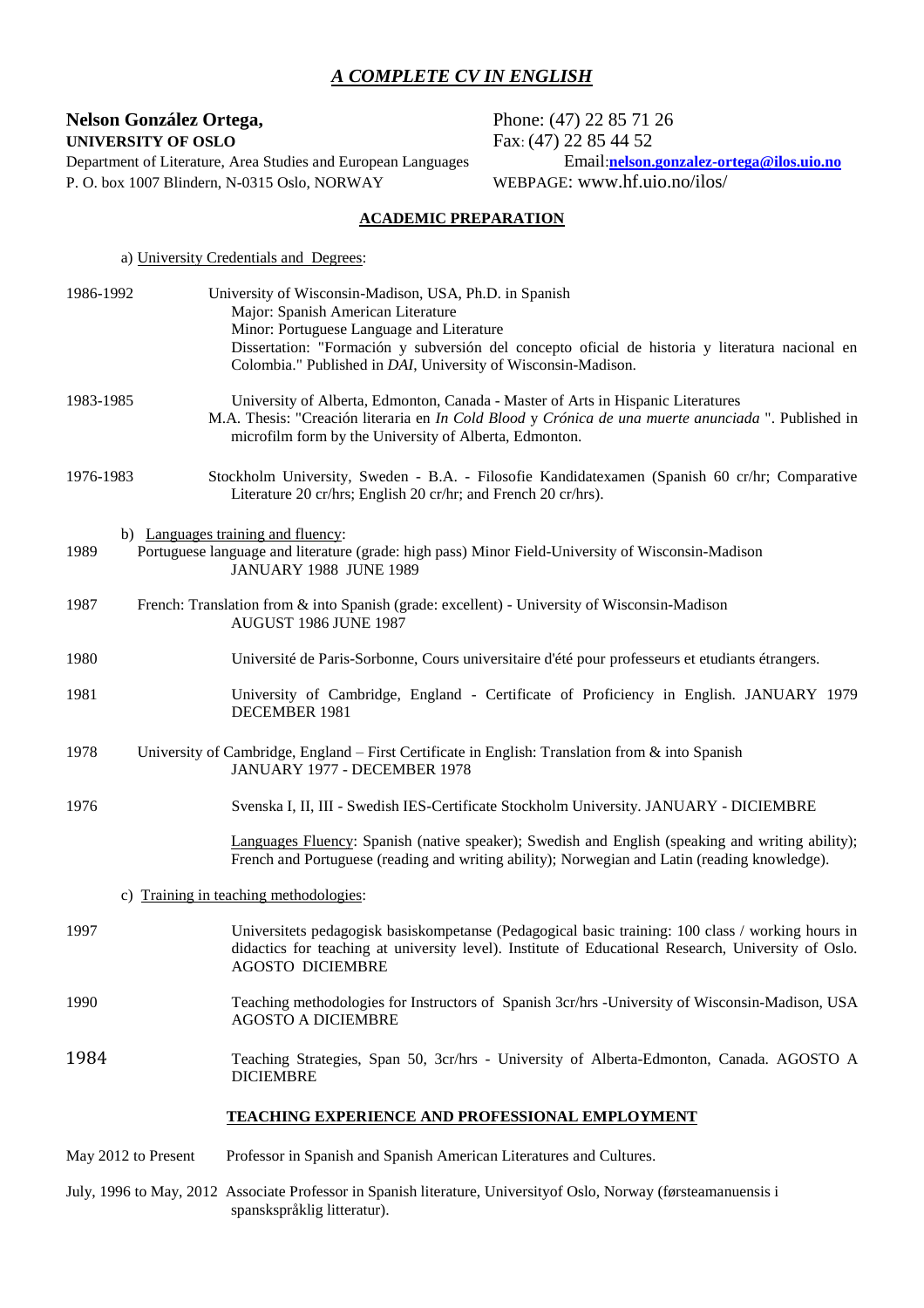| Courses taught at Department of Literature, Area Studies and European Languages: Spanish             |
|------------------------------------------------------------------------------------------------------|
| American and Peninsular literature courses for undergraduate students, covering the genres of novel, |
| poetry, drama and essay ( $16th - 21th$ c.). From Spring 2011, a new interdisciplinary course on     |
| Spanish American culture and literature (SPA1302 - Spanskspråklige tekster og kontekster) is         |
| offered in association with instructors of Latin American History, Spanish American Literature, and  |
| Spanish Language. I was designated <i>(kursansvar)</i> to coordinate it.                             |

Selected Graduate Seminars for *hovedfag*, Master, PH.D's students: *Literatura femenina y multiculturalismo en España e Hispanoamérica* (1996); *Teoría literaria en contextos hispánicos (1)* (1997); *Momentos en la literatura latinoamericana: s. XVI-XX* (1998); *La Celestina y Bajtín* (1998); *El Libro de Buen Amor* (1999); *Historia o novela: el Diario de Colón* (2000); *Novela y teoría feminista* (2001); *Crónicas del descubrimiento: s. XVI* (2002); *Lengua y literatura colonial de América* (2002); *Novela del Posboom* (2003); *Relatos precolombinos de América* (2004); *Literatura española de la Edad Media* (2005); *Teoría literaria sobre Hispanoamérica: poscolonialismo / posoccidentalismo* (2005); *Escritura testimonial en Hispanoamérica: s. XVI-XX* (2006); *Novela, cuento y teatro indigenista de Hispanoamérica* (2006); *Kulturmøter i Latinamerika* (2007); *Teatro en España e Hispanoamérica: teoría y genealogía* (2008); *Literatura y migración en la novela colombiana* (2009); *Escritura y metodología para tesis de Master y Ph. D. In UiO* (2010); *La poesía hispánica desde sus orígenes en la Edad Media hasta el siglo XXI* (2011).

May, 2013 **Visiting professor**, **Universidad Santo Tomás, Bogota, Colombia.** Master seminars in *Colombian Modern Literature and History and Decolonial Thought*

June 2013 **Visiting professor**, **Universidad de Nariño, Pasto, Colombia.** Master seminars in *Colombian and Latin American ethno-Literature and Decolonial Thought: A Theoretical Presentation*

February-March 2008 **Visiting professor**, **Universidad Nacional de Colombia-Bogota.** Master seminar in *Pre-Hispanic oral narratives and their transmission*.

| February-March 2008 Visiting professor, Universidad de Los Andes Bogota, Colombia. Ph. D./ Master seminar on Spanish |  |                                               |  |  |                                                                                           |  |
|----------------------------------------------------------------------------------------------------------------------|--|-----------------------------------------------|--|--|-------------------------------------------------------------------------------------------|--|
|                                                                                                                      |  |                                               |  |  | American Colonial and Postcolonial Narratives and literary theories in collaboration with |  |
|                                                                                                                      |  | Professors: Betty Osorio and Carolina Alzate. |  |  |                                                                                           |  |

July, 1994 **Assistant Professor in Spanish, Umeå University**, Sweden (Universitetslektor i spanska). Courses taught in day, evening, and weekend formats *at Institutionen för romanska språk* : A1 (20 cr/hrs) *Spanish grammar* (skriftlig språkfärdighet), *Text analyses* (textläsning, sakprosa), *Spanish Culture and Civilization* (Spaniens realia); B1 (21-40 cr/hrs*): The history of Spanish* (språkhistoria), *Spanish Linguistics* (språkvetenskap), *Essay writing* (uppsats/resumé, proseminarier), *Spanish American Literature from the 19th c. to present* (spanskspråkig skönlitteratur från 1800-och 1900 tallet); C1 (41-60 cr/hrs): *Modern Spanish linguistics* (lingvistik), *Essay writing and research* (C-seminarium), *Spanish Peninsular Literature from 17th c. to present* (Spaniens litteratur från 1600-till 1900 tallet);

August, 1993 **Spanish Language Teacher Kommunala Vuxenutbildningen, Södertälje**, Sweden. Continuing to June, 1994 Education Upper High School.

*from the 15th c. to present* (Latinamerikas litteratur från 1600-till 1900 tallet).

D1 (61-80 cr/hr): *Master thesis writing and research* (D- seminarium), *Latin American Literature* 

Courses taught: *Spanish language and culture: beginning and advanced levels*.

September, 1991 **Chairman, Language Department, Briar Cliff College**, Sioux City (USA) to May, 1993 Courses taught at the Modern Language Department: *Spanish - beginning, intermediate and advanced level, Spanish Linguistics, Literature (Peninsular and Latin American), Spanish Advanced Conversation, Spanish Phonology, Composition, Teaching Methodologies, Spanish for Professions, and Spanish-English Translation.*

September, 1990 **Lecturer, University of Wisconsin-Madison** (USA).<br>to May 1991 Courses taught at the Department of Spanish and Portuguese: S Courses taught at the Department of Spanish and Portuguese: Spanish Composition and Advanced Conversation, Contemporary Spanish American Literature and Spanish American Culture.

January, 1986 **Teaching Assistant, University of Wisconsin-Madison** (USA). to August, 1990 Courses taught at the Department of Spanish and Portuguese*: Spanish-beginning, intermediate and advanced level, Introduction to Spanish American Literature*.

August, 1983 **Instructor, University of Alberta-Edmonton** (Canada).

to June, 1985 Courses taught at the Romance Languages Department: *Beginning Spanish*.

**Language laboratory assistant** for Spanish intermediate and advanced levels.

October, 1976 **Home Language Teacher (Hemspråkslärare), Municipalities of Stockholm and Danderyd** December, 1982 (Sweden): Elementary and high schools.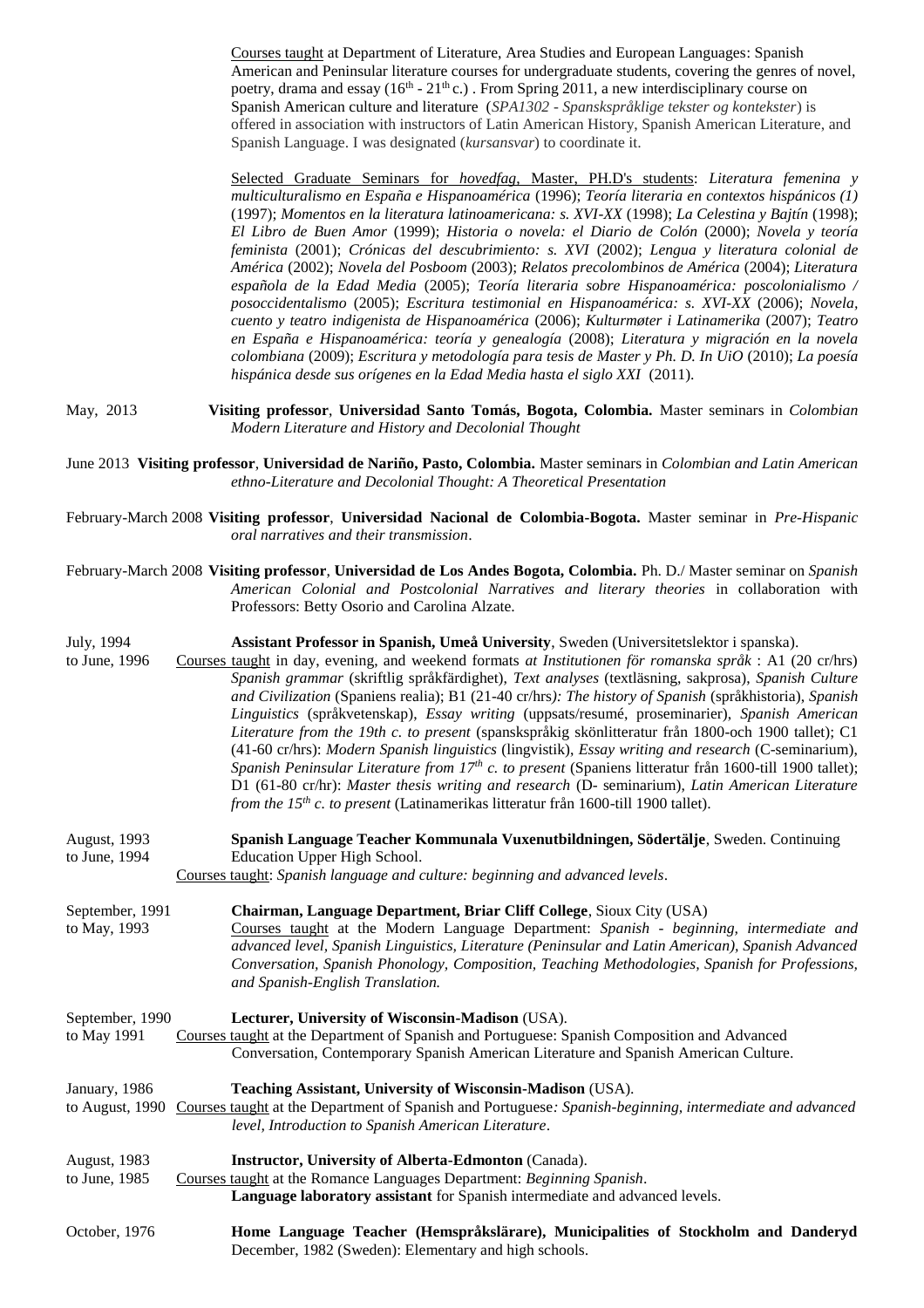| <b>PUBLICATIONS (1)</b> |                                                                                                                                                                                                                                                                                                                                                                                                                                                                                                                  |
|-------------------------|------------------------------------------------------------------------------------------------------------------------------------------------------------------------------------------------------------------------------------------------------------------------------------------------------------------------------------------------------------------------------------------------------------------------------------------------------------------------------------------------------------------|
| a) Books:<br>2017       | Bolivia en el siglo XXI. Trayectorias históricas y proyecciones políticas, económicas y<br>socioculturales. Editor, compilador, autor: N. González Ortega. Editoriales: Plural Editores, La Paz,<br>Bolivia e Iberoamericana/Vervuert. Madrid/Frankfurt.                                                                                                                                                                                                                                                         |
| 2015                    | Las subculturas del narcotráfico en en América Latina. Realidades geoeconómicas y geopolíticas y<br>su representación sociocultural en Colombia, México y Brasil. Bogotá: UniAndes / México: UNAM                                                                                                                                                                                                                                                                                                                |
| 2013                    | Colombia: una nación en formación en su historia y literatura. Siglos. XVI al XXI. Madrid/<br>Frankfurt: Iberoamericana-Editorial Vervuert. ISBN ISBN 978-84-8489-723-1.                                                                                                                                                                                                                                                                                                                                         |
| 2006                    | Relatos mágicos en cuestión. La cuestión de la palabra indígena, la escritura imperial y las<br>narrativas totalizadoras y disidentes en Hispanoamérica. Madrid/Frankfurt: Iberoamericana-<br>Editorial Vervuert. ISBN: 84-8489-245-X (Iberoamericana).                                                                                                                                                                                                                                                          |
| 1997                    | Encuentros y choques culturales. Suecia, España, Latinoamérica. In collaboration with Inger<br>Enkvist from Lunds Universitet. Natur och Kultur, 1997, Sweden. ISBN: 91-27-692-95-7                                                                                                                                                                                                                                                                                                                              |
| 1986                    | Y partirás al ocaso. Ibagué, Colombia: Pijao Editores Colombia. ISBN 978-958-44-8809-1                                                                                                                                                                                                                                                                                                                                                                                                                           |
| b)<br>2017              | Chapters in books:<br>"The Formation of Political Traditions and National Symbols in Nineteenth-Century Latin<br>America." In Romance Studies, Vol 36, No 1. pp.: 59-72.                                                                                                                                                                                                                                                                                                                                         |
| 2015                    | "Macondo. A Literary paradigm of a peripheral Nation-State: A Decolonial reading of Language,<br>identity, Coloniality, and Modernity in García Márquez's Narrative." In Language - Nation -<br>Identity: La "Questione della Lingua" in Italian and Non Italian Context. Edited by Elizaveta<br>Khachaturyan. Cambridge Scholars Publishing.                                                                                                                                                                    |
| 2012                    | "Representing the Black "other" in the Portuguese and Spanish poetry of Europe, Africa and Latin<br>America from the 15 <sup>th</sup> to the 20 <sup>th</sup> centuries." In and Out of Africa: Exploring Afro-Hispanic, Luso-<br>Brazilian and Latin-American Connections. Cambridge Scholars Publishing, 58-84. ISBN: 978-<br>1443841115                                                                                                                                                                       |
| 2012                    | "Prologue" for: Huarochirí-manuskriptet: Guder, demoner, tro og ritualer i Inkariket. translated<br>from Spanish into Norwegian by María Rosa Bleischwitz-Carlsen. Ski, Norge: Cofec.                                                                                                                                                                                                                                                                                                                            |
| 2011                    | "Fronteras del relato: El hablador de Mario Vargas Llosa ¿novela o reporte etnográfico?" Mitologías<br><i>Hoy.</i> No. 3 (otoño 2011): 35-40.                                                                                                                                                                                                                                                                                                                                                                    |
| 2011                    | "Literatura, Historia y nación: la función legal y subversiva que (ob)tuvo el discurso de Jiménez de<br>Quesada en la instauración y abolición de la Nueva Granada y en la formación de la República de<br>Colombia." In I Jornadas de Cultura, Lengua y Literatura coloniales. University of California-Los<br>Angeles. Madrid/Frankfurt: Vervuert-Iberoamericana. Falta ISBN                                                                                                                                   |
| 2006                    | "Amerindian and European Narratives in Interaction" Literary Interactions in the Modern World,<br>vol. 3. 2: 40-79. Ed. Stefan Helgesson. Literary History: Towards a Global Perspective. 4 Vols.<br>Berlin: De Gruyter, Germany.                                                                                                                                                                                                                                                                                |
| 2004 / 2002             | "Teoría femenina como intertexto en novelas de escritoras latinoamericanas," Literatura escrita por<br>mujeres en el ámbito hispánico. Editora Eva Lõfquist. Gõteborg, Sverige: Colección Aspasia, 2002.<br>Reprinted in Síntomas de la prosa hispánica contemporánea 1990-2001. 2004: 243-270. University<br>Press of Southern Denmark.                                                                                                                                                                         |
| 2001-2000               | "Novela histórica e ideología oficial en El caballero de El Dorado de Germán Arciniegas,"<br>Literatura y cultura. Narrativa colombiana del siglo XX. Eds. . M. M. Jaramillo, B. Osorio, A.<br>Robledo. 3 Vols. Bogotá: Ministerio de Cultura, 2000: Vol 1:. 296-327. Colombia. Reprinted as<br>"Jiménez de Quesada de Germán Arciniegas: entre los márgenes de la novela y la historia." Anales<br>Nueva Epoca. Nros 3-4, Iberoamerikanska institutet Göteborgs universitet, 2001. Sweden. ISBN<br>958-805247-5 |
| 1998                    | "Juan Goytisolo y la (de)construcción del lenguaje literario moderno y de la sociedad española<br>posrtmoderna," Un círculo de relectores. Jornadas sobre Juan Goytisolo-Lund 1998. Ed. Inger<br>Enkvist. Instituto de Estudios Almerienses (1999). Almería, Spain, 87-99. ISBN: 84-8108-179-5                                                                                                                                                                                                                   |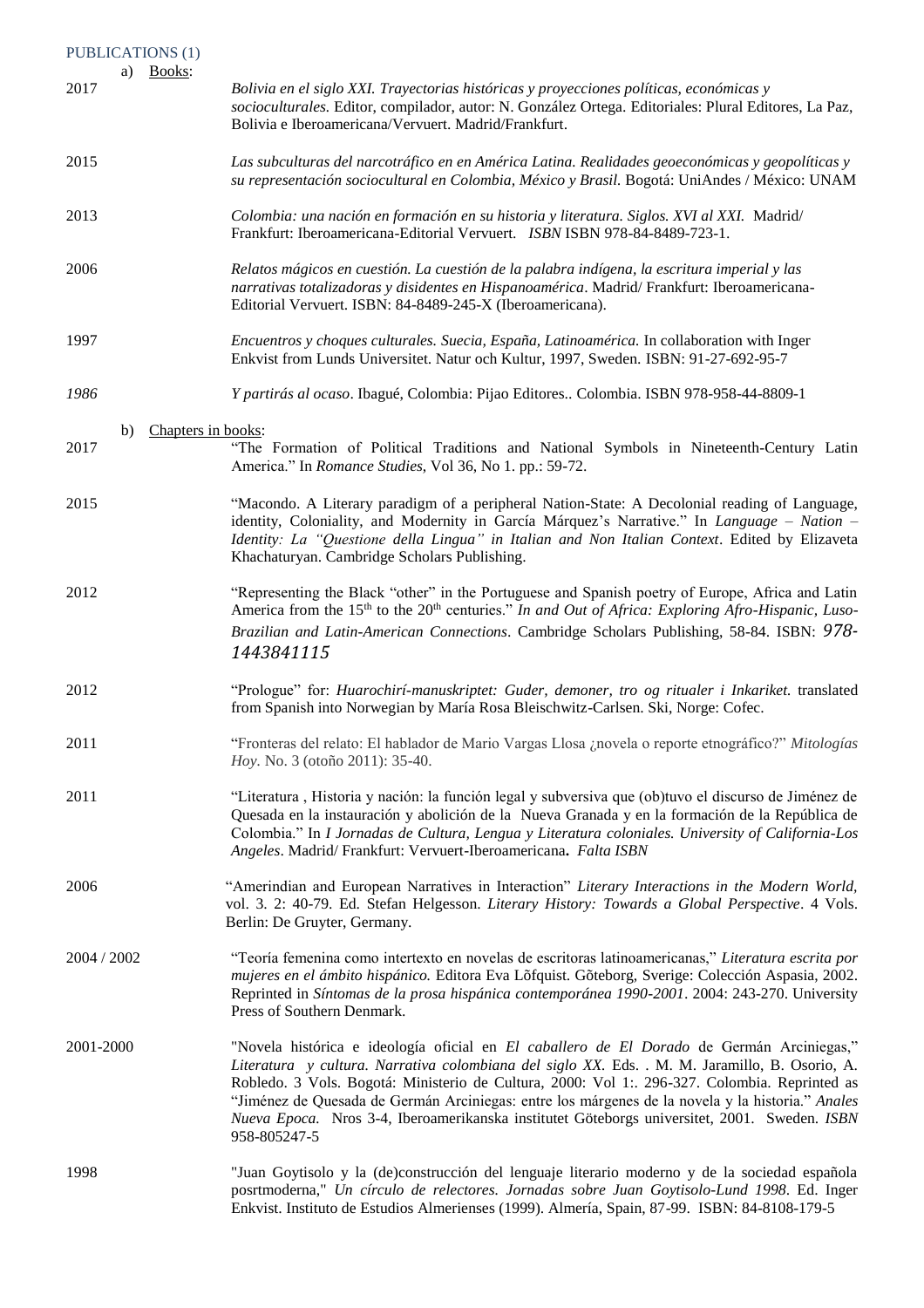| 2011             | "Fronteras del relato: El hablador de Mario Vargas Llosa ¿novela o reporte etnográfico?"<br>Mitologías hoy. Revista de pensamiento, crítica y estudios literarios latinoamericanos. Nr. 3 (Otoño<br>2001). Ed. Chiara Bolognese. Online: http://www.mitologiashoy.com/revista.html Clasified as a<br>scientific journal by the University of Oslo-Regnes som vitenskapelig i rapportsammenheng, Nivå 1.   |  |
|------------------|-----------------------------------------------------------------------------------------------------------------------------------------------------------------------------------------------------------------------------------------------------------------------------------------------------------------------------------------------------------------------------------------------------------|--|
| 2007             | "Dualidad, ideología y etno-ficción en El hablador de Mario Vargas Llosa." Revista de Estudios<br>Hispánicos. Seminario de Estudios Hispánicos. (Año XXXIV), nr. 1. San Juan, Puerto Rico.                                                                                                                                                                                                                |  |
| 2005             | "Literary Nationalism and (Post)colonialism in Latin America. A Showcase Study: Argentina,<br>Martín Fierro; Epic Poetry?" Neohelicom XXXII (2005) 1: 175-204. Hungary.                                                                                                                                                                                                                                   |  |
| 2000             | "Canon y canonización en la obra literaria, periodística y cinematográfica de García Márquez".<br>Tropelías 9 y 10 (1988-99): 237-253. Spain. ISSN 1132-2373                                                                                                                                                                                                                                              |  |
| 2000             | "Narrativización y dialogía lingüística, literaria y cultural en La Celestina : el texto de Rojas en el<br>contexto de Bajtín". Revue Romane 35 (2000) 1: 57-80. Denmark. ISSN: 1600-0811                                                                                                                                                                                                                 |  |
| 1999             | "La novela latinoamericana de fines del siglo XX (1967-1997): hacia una tipología de sus<br>discursos," Moderna Språk. Vol XCIII. 2 (1999): 203-228. Sweden. 2000-3560                                                                                                                                                                                                                                    |  |
| 1998             | "Portuguese-Language Poetry in Africa and Latin America: The Concepts of "Negrismo",<br>"Negritud", and "Mulatez," Journal of Caribbean Studies. Vol 13. 1-2 (Fall 1998): 3-21. USA.                                                                                                                                                                                                                      |  |
| 1997-1998        | "The Official Formation of the Historical and National Discourse of Spain and its (Sub)version in<br>the Work of Juan Goytisolo". Readerly / Writerly. Special Issue on Juan Goytisolo. V. 1&2.<br>(Fall/Winter - Spring/Summer, 1997-98): 107-145. USA. This article was written originally in<br>Spanish and translated into English by Dennis L. Seager, Oklahoma State University, USA. 0724-<br>4671 |  |
| 1997-1998        | "(Sub)versión del Nacionalismo oficial en literatura: el caso de Colombia," Literatura: teoría,<br>historia y crítica. Revista Universidad Nacional de Colombia. 1 (1997): 9-32. Colombia. 0123-5931<br>Reprinted in: Corriente del Golfo. 3 - 4 (1998): 295-316. Bergen, Norway.                                                                                                                         |  |
| 1996             | "Formación de la iconografía nacional en Colombia: una lectura semiótico-social," Revista de<br>Estudios Colombianos. Tercer Mundo Editores 16 (1996): 16-23. Colombia – USA.                                                                                                                                                                                                                             |  |
| 1996             | "Estrategias textuales de Borges y su literaturización en la narrativa hispanoamericana," Studia<br>255. Uppsala University: Scandinavian University Press. Oslo - Copenhagen - Stockholm - Boston<br><b>ISSN 0039-3274</b>                                                                                                                                                                               |  |
| 1996             | "Avant Garde Poetry in Latin America and Spain: Aspects and Historical Background," Readerly /<br>Writerly Texts: Essays on Literature, Literary / Textual Criticism, and Pedagogy III. 1. (Fall/Winter,<br>1995): 161-178. USA. 1066-3630                                                                                                                                                                |  |
| 1994             | "Teatro y sociedad en Hispanoamérica: Historias para ser contadas de Osvaldo Dragún," Moderna<br>Språk LXXXVIII : 75-82. Sweden. 2000-3560                                                                                                                                                                                                                                                                |  |
| 1990             | "Conversación entre cachorros de tigre," Revista Canadiense de Estudios Hispánicos XIV, 2<br>(invierno, 1990): 249-264. Canada. ISSN: 0384-8167                                                                                                                                                                                                                                                           |  |
| 1985             | "La lírica en el tango o el tango en la lírica," Revista de Crítica Literaria Latinoamericana 21-22                                                                                                                                                                                                                                                                                                       |  |
| d)               | Articles in Non - Refereed Journals:                                                                                                                                                                                                                                                                                                                                                                      |  |
| January 31, 2007 | "Jiménez de Quesada: Creación de un intelectual oficial" Página 12. Suplemento literario (nr. 17).<br>Grandes escritores latinoamericanos: Germán Arciniegas, pp. 267-68. Buenos Aires, Argentina                                                                                                                                                                                                         |  |
| June, 2000       | "Canon y recepción en García Márquez." Actas del XIV Congreso de romanistas escandinavos. CD-<br>rom: 2000, Stockholms universitet, Sweden                                                                                                                                                                                                                                                                |  |
| December, 1999   | "Literary Nationalism and Postcolonialism in Argentina: Martín Fierro, Epic Poetry (1)," Romansk<br>Forum. Vol 10 (desember 1999): 181-198. Norway.                                                                                                                                                                                                                                                       |  |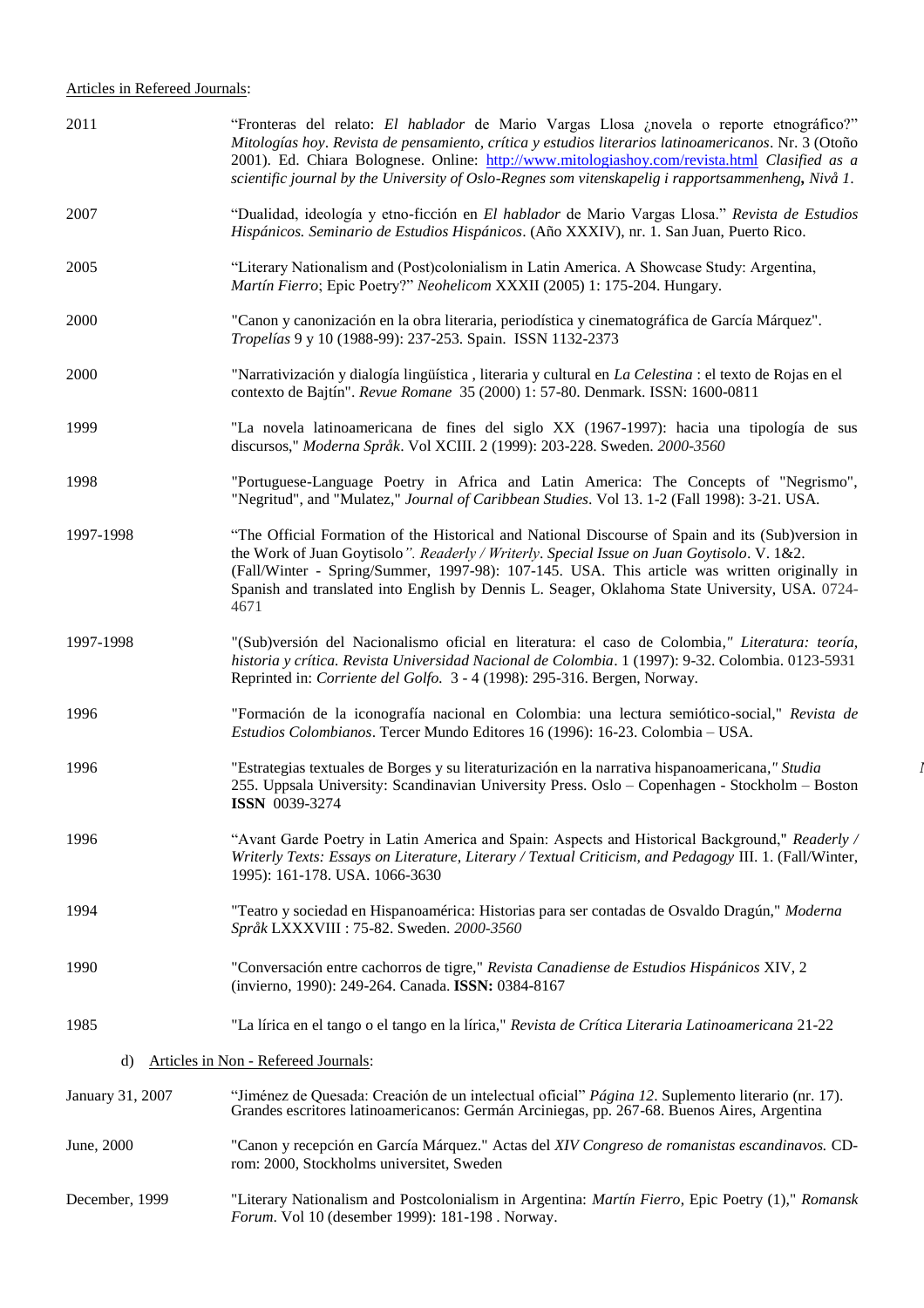## e) Book reviews:

1995 "Andrés Hoyos. Los viudos y otros cuentos." *Revista de Estudios Colombianos*. Tercer Mundo Editores 15 (1995). USA-Colombia.

# MAIN RESEARCH PROJECTS (2000 to the Present):

# **a) RESEARCH PROJECT IN PROGRESS (2015 to the present)**

[Migration, borders and identity: 2015 -](http://www.hf.uio.no/ilos/english/research/groups/Migration%20borders%20and%20identity/) Up to the Present: *Fast-flying African migrants and steady-going Spanish citizens: the mutual literary construction of otherness/sameness in imagined 21st century migratory and receiving societies* 

# Background and description

Since 2015, forced migration and labor migration have increased rapidly all over the world and have been particularly tumultuous in Europe. Many Asian and African countries have been on the verge of collapse, creating crises within and beyond their borders. The main influx of migrants into Europe has being mainly through a) Greece and the other Balkan countries, b) Libya and Italy, and c) the Spain's African territories of Ceuta and Melilla. Forced migration toward Europe had a deep cognitive and emotional impact on the migration subjects, shaping their economic situation and their individual and collective identity. It has even disrupted not only migrants' own consciences, but also the way that national governments in Europe and worldwide have perceived what now is referred to as the refugee crisis. My research focuses on the study of both the social and economic realities and the literary representations of Sub-Saharan and North African immigration into Europe through Spain's African territories of Ceuta and Melilla and into Andalusia. This research critically analyses contemporary essays and novels on migration into Spain written by African and Spanish authors, through the lens of Decolonial theory with their respective conceptualizations of both power relations between the European citizen and the non-European subject, otherness/sameness, race/ethnicity, and gender studies. The research's main objective is to shed light on the processes involved in the literary construction of both the Spanish-European subject and his society by the African immigrant as well as the literary construction of the African migrant and his erratic body/memories by the Spanish citizen and his public discourse which often is rendered from the perspective of an immigrant receiving society from the West.

# Relevant Research Issues

Border Narratives and Memories, EU's Body Policies, Forced Displacement, Citizen Rights, Race/Ethnicity, Gender/Sexuality

# Main Research Objectives

– To stablish an interdisciplinary study of contemporary forced migration towards and within Europe, together with related sociopolitical and cultural processes viewed from non-European, European, and Scandinavian perspectives. – To study contemporary narratives, oral testimonies, and different cultural representations about migration of persons (bodies), ideas, and government policies across countries inside and outside Europe.

– To critically analyze literary texts, witnesses' depositions, and public discourse mostly dealing with topics such as Decolonial Studies, governmental policies, body politics, semiotics, visual arts, travelling and border literature, and cultural translation.

# Research Results in Progress (2018):

- a) EUS4010- *Migration, Borders and identity: Cultural and textual representations of migration in Europe and Scandinavia 2015 - Up to the Present*, a master interdisciplinary and international course on contemporary migration into and within Europe offered at University of Oslo in spring, 2018. Contemporary migration specialists from various disciplines offer their lectures to students via videoconference and / or in-person lectures.
- b) An international workshop: "Erratic bodies, transitional borders, and recent migration in Europe: Representation and identity negotiations in public discourse, literature, and the arts" to be held in September 27-28, 2018 at the University of Oslo.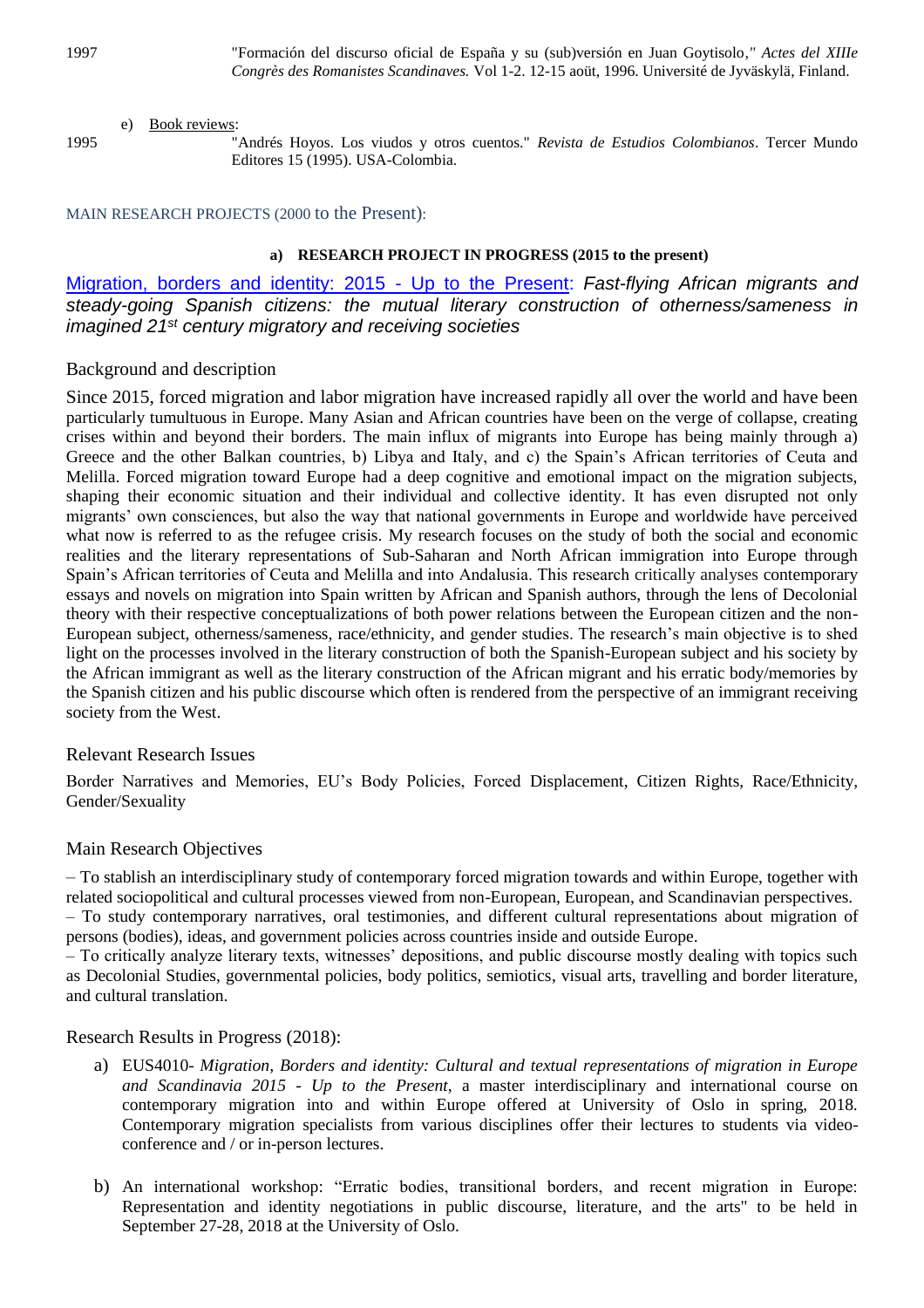Projected Research Results (Publications)

One or two books on migration into Europe and Scandinavia which brings together selected essays about socioeconomic realities and cultural representations of migration to Europe and Scandinavia written by specialists from various disciplines.

#### **b) RESEARCH PROJECT COMPLETED (2017)**

2017 *Bolivia en el siglo XXI. Trayectorias históricas y proyecciones políticas, económicas y socioculturales.* Editor, compilador, autor: N. González Ortega. Editoriales: Plural Editores, La Paz, Bolivia e Iberoamericana/Vervuert. Madrid/Frankfurt.

#### **c) RESEARCH PROJECT COMPLETED (2015)**

January 2015 to Present b) Book : *Las culturas del narcotráfico en Colombia, México y Brasil: novela, televisión y cine*

#### **d) RESEARCH PROJECT COMPLETED (2013)**

Research results: a) Book: *Colombia: una nación en formación refigurada en su hitoria y literatura. Siglos XVI* December 2013 al *XXI*. Published in 2012 by Madrid/ Frankfurt: Iberoamericana-Editorial Vervuert.

# **e) RESEARCH PROJECT COMPLETED (2007)**

2007: *Dislocations: Practices of Textual Transfer in the Early Modern Period*. A research group composed of between 15 and 20 [specialists in early modern studies,](javascript:vindu8() who are permanent faculty members, doctoral and postdoctoral students, at the University of Oslo, work to promote a series of Scandinavian and international research seminars which have as a main investigative aim to submit the concept of the Renaissance to radical re-examination by exploring past and present practices of [textual transfer](javascript:vindu8() in Europe and throughout the world. My research contribution is on "The Discovery of America and Colonial and Postcolonial textual Dislocations in Renaissance Travel Literature: *Magellan's Voyage (1519-1522). A Narrative Account of the First Circumnavigation by Antonio Pigafetta* and its Re-Writing in Gabriel García Márquez's *One Hundred Years Solitude*" (1967)." See: **<http://www.ub.uio.no/uhs/sok/fag/RomSpr/dislocations/index.html>**

Research results so far: a) 2 lectures: "Booking the natives: reception and resistance in the transfer of Renaissance writing practices to the Andes",Vicenza, Italy: May 2-7, 2006; "The Discovery of America and the Practices.

## f) RESEARCH PROJECT COMPLETED IN 2007

2007: *Incursions of Textual Transfer in the Renaissance*. University of Oslo:March 19, 2004 (See Colloquia).

- 1999 2006 *Literary History towards a Global perspective*. This project, based at Stockholm University, has engaged about thirty scholars - from different Departments in Swedish and Norwegian universities – whose chief objective is to carry out original research in the fields of the different literary traditions of the world. The results of these research efforts have lay the groundwork for writing four volumes (in English) about diverse aspects of the literatures of the world. N.González-Ortega was responsible for the section on Latin American literature and the research project - through Stockholm University - has granted him a paid free term (July-December, 2000) to complete his final research paper.
- Research results: a) 1 book: *Relatos en cuestión. La cuestión de la palabra indígena, la escritura imperial y las narrativas totalizadoras y disidentes en Hispanoamérica*. Frankfurt/Madrid: Vervuert-Iberoamericana: ISBN: 84-8489- 245-X (Iberoamericana)
	- | b) 1 article: "European and Amerindian Narratives in Interaction" in *Literary Interactions in the Modern World,* vol. 3. 2: 40-79. Ed. Stefan Helgesson. *Literary History: Towards a Global Perspective*. 4 Vols. Berlin: De Gruyter, 2006.

c) 2 international lectures on *The Huarochirí Manuscript* (Seville, Spain, 2006) and on Amerindian and European narratives (Honk Kong, 2004). See, under Publications and Colloquia.

#### RESEARCH PROJECT COMPLETED (2000 - 2004)

1. *Mujer, Literatura y Cultura*, a research group affiliated and sponsored by COLCIENCIAS (*Instituto Colombiano para el Desarrollo de la Ciencia y la Tecnología, Francisco José de Caldas*), Universidad de los Andes-Bogotá and Universidad Nacional de Colombia-Bogotá. A research group composed by four members: Angela Inés Robledo, Universidad Nacional de Colombia, Betty Osorio, Universidad de los Andes, Colombia, María Mercedes Jaramillo, Fitchburg State College, USA; and Nelson González-Ortega, Universitetet i Oslo, Norway. The group main objective is to investigate three areas of the literary cultures of the Hispanic world, as follow: 1) Género, Literatura y Cultura I, II; 2) literatura colombiana y latinaoamericana de la Colonia I, II; 3) Literatura y cultura colombiana y latinomericana I, II. My research contribution to the group is related to the areas 2 and 3. (For more specification of the investigative aims of the group, see: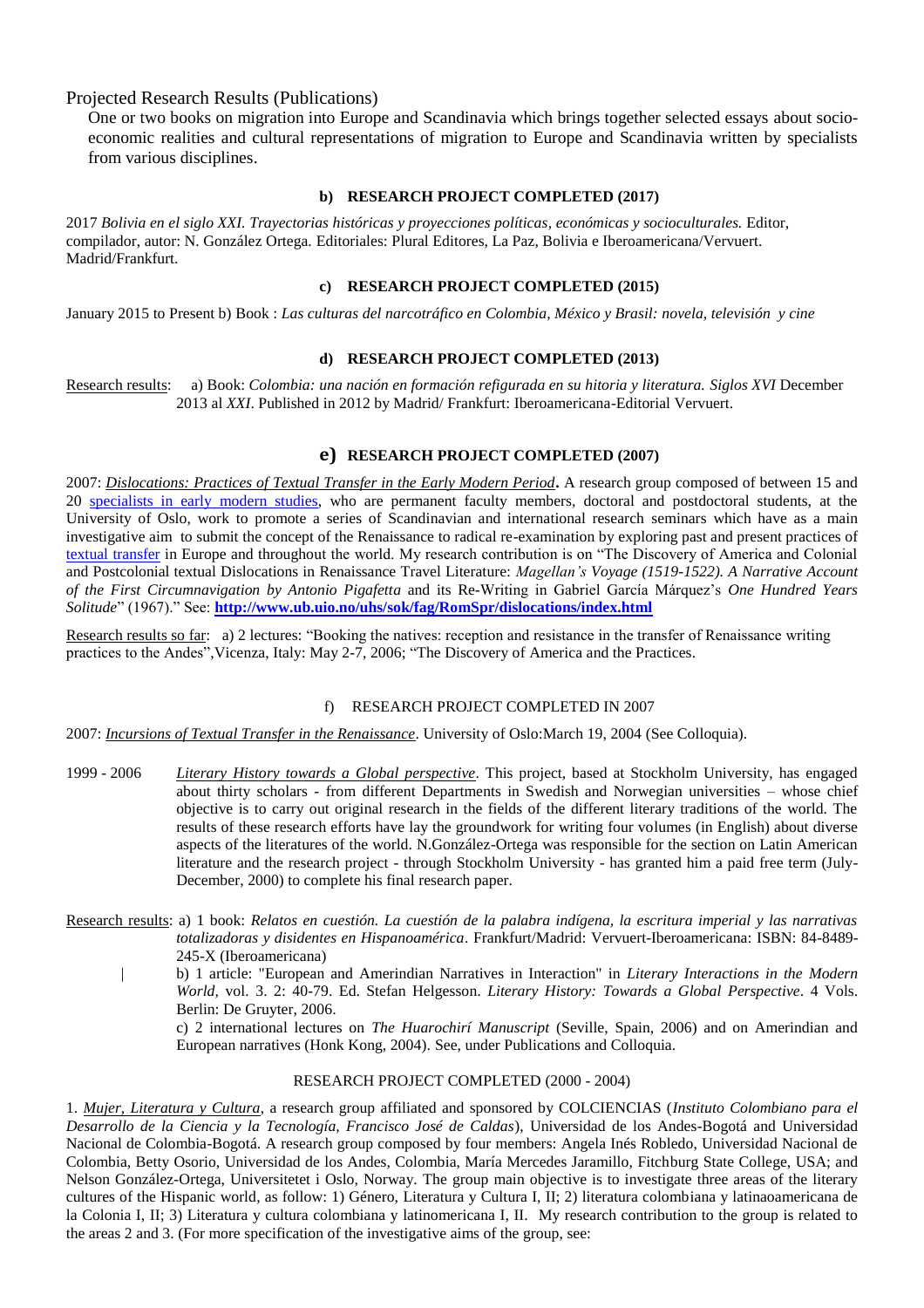#### PREVIOUS RESEARCH (before 2000)

1995 - 2000 2. *Research in Spanish Literatures and Ideologies*. I was a member of a research group formed by docent Inger Enkvist and two graduate students from the University of Lund and Lektor Angel Sahuquillo from the University of Linköping. We worked on a project sponsored by the Swedish National Bank, entitled *Spanish Identity as revealed in the Works of Juan Goytisolo (Identitet och ideologi i spanskspråkig litteratur: en studie baserad på Juans Goytisolos verk).* 

Research results: 3 published articles; 2 international lectures on Goytisolo's work (see, under Publications/Colloquia)

# COLLOQUIA**:**

a) Papers completed and selected for presentation at professional conferences:

| Octubre 10, 2012     | "(De)construcción literaria de la migración interna y la formación del Estado-nación en la<br>narrativa de García Márquez." XXVII Congreso nacional y I Internacional. Lingüística, literatura<br>y semiótica. Universidad Pedagógica y tecnológica de Colombia, Tunja. Colombia |
|----------------------|----------------------------------------------------------------------------------------------------------------------------------------------------------------------------------------------------------------------------------------------------------------------------------|
| August 4, 2011       | "Portuguese Language Poetry in Africa and Latin America: The concepts of Negrismo, Negritud<br>and Mulatez." "III International Conference on Afro-Hispanic, Luzo-Brazilian and Latin American<br>Studies (ICALLAS)" University of Ghana, Accra, Ghana.                          |
| Noviembre 9, 2010    | "Recepción y transferencia de prácticas escriturales del Renacimiento y del Siglo de Oro a relatos<br>andinos precolombinos." I Congreso Ibero-Asiático de Hispanistas Siglo de Oro e Hispanismo en<br>General" University of Delhi-North Campus. New Delhi, India.              |
| Noviembre 20, 2009   | "Textos auténticos y apócrifos de y sobre Jiménez de Quesada y su canonización como textos<br>fundacionales de la literatura nacional de Colombia." I Jornadas de Cultura, Lengua y Literatura<br>coloniales. University of California-Los Angeles, USA.                         |
| April 25, 2008       | "(Des)articulaciones de la historia literaria y de la literatura en Colombia en los siglos XIX al XX<br>y XX al XXI." I Coloquio Nacional de la literatura colombiana" Universidad de Antioquia,<br>Colombia.                                                                    |
| March 5, 2008        | "Nora y La señorita Julia: (de)liberaciones de mujeres escandinavas a fines del siglo XIX en la<br>dramaturgia de Ibsen y Strindberg." Universidad Nacional de Colombia, sede Bogotá.                                                                                            |
| August 1-4, 2007     | "Novelas colombianas de los siglos XIX y XX como fuentes documentales de la (nueva) historia<br>de Colombia." "XV Congreso de colombianistas: Independencia e independencias" Universidad<br>Nacional de Colombia, Bogotá, Colombia.                                             |
| November 23-25, 2006 | "Dualidad, ideología y etno-ficción en El hablador de Mario Vargas Llosa." "Mitos prehispánicos<br>en la literatura latinoamericana" Universidad Autónoma, Barcelona, Spain                                                                                                      |
| July 17-21, 2006     | "El Manuscrito de Huarochirí: palabra indígena y escritura imperial en América." Simposio 19:<br>Hibridismo cultural. 52 International Congress of Americanists. Seville, Spain.                                                                                                 |
| May 2-7, 2006        | "Booking the natives: reception and resistance in the transfer of Renaissance writing practices to<br>the Andes." Seminar: "Places and Displacements." Organized by Kirstin Sellevold. Vicenza, Italy.                                                                           |
| September 2-3, 2005  | "El Manuscrito de Huarochirí (1608) como vehículo cultural en la evangelización de los incas."<br>Congreso: De ida y vuelta: España y América: los caminos de la cultura. Universidad de<br>Santiago de Compostela, España                                                       |
| August 13, 2004      | "New World Contact in Amerindian and Hispanic Narratives." The XVII Congress of the<br>International Comparative Association at The Hong Kong Polytechnic University Conference<br>Centre. August 8-15, 2004 Hong Kong.                                                          |
| April 20, 2004       | "Escritura e intertextualidad en relatos coloniales y poscoloniales de (Hispano)américa."<br>Departamento de Filología Española, Clásica y Arabe. Universidad de las Palmas, Gran Canaria.                                                                                       |
| April 19, 2004       | "Evolución de la Celestina como personaje en la literatura medieval española: El Libro de Buen<br>Amor, El Corbacho y la Celestina en el contexto de Bajtín." Departamento de Filología Española,<br>Clásica y Arabe. Universidad de las Palmas, Gran Canaria.                   |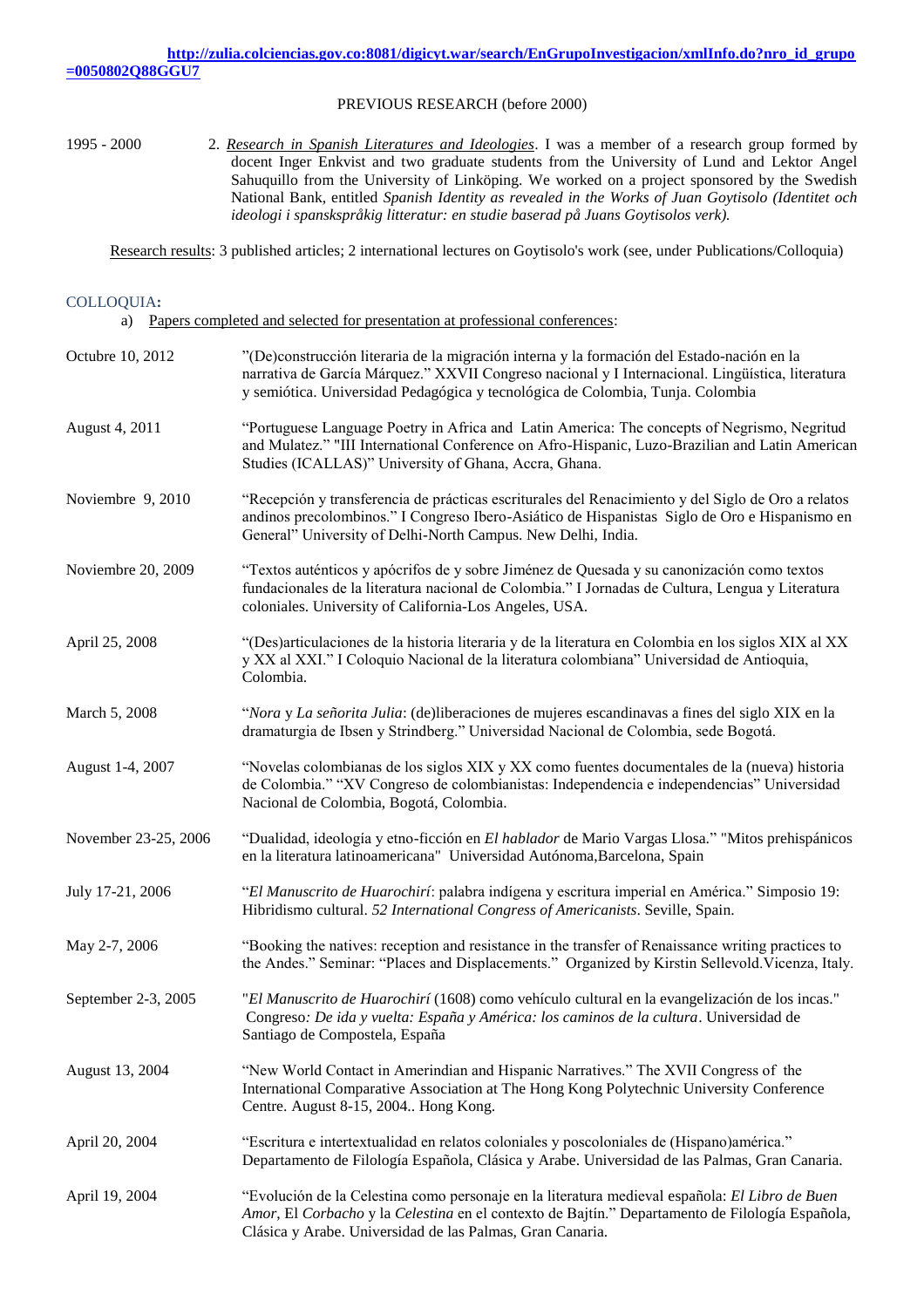| March 19, 2004     | "The Discovery of America and the Practices of Textual Transfer in the Renaissance Period." the<br>Spring Seminars organized by the Research Group <i>Dislocations: Practices of Textual Transfer in</i><br>the Early Modern Period. Based at the University of Oslo, Norway. |
|--------------------|-------------------------------------------------------------------------------------------------------------------------------------------------------------------------------------------------------------------------------------------------------------------------------|
| November 3, 2003   | "Transcripción, intertextualidad y resistencia en relatos precolombinos y modernos de<br>Hispanoamérica." Spanska avdelningen, Stockholms Universitet.                                                                                                                        |
| April 8, 2003      | "Tendencias en la literatura de España y Latinoamerica a fines del siglo XX." Universidad de<br>Sevilla, Area de Literatura Hispanoamericana. España.                                                                                                                         |
| August 12-17, 2002 | "Voces de diferencia en la escritura colonial de América." XV Skandinaviske romanist kongress.<br>Department of Classical and Romance Studies, University of Oslo.                                                                                                            |

Selected papers and lectures presented at professional conferences:

September 13-15, 2001 "Teoría feminista como tema en novelas de autoras latinoamericanas de fines del siglo XX." *Simposio: Síntomas en la prosa hispánica contemporánea.* University of Southern Denmark.

| August 1-4, 2001     | "Poder estatal y canonización en la narrativa, el periodismo y el cine de García Márquez." XII<br>bienial Conference of the Association of Colombianists" University of Illinois, USA.                                                              |
|----------------------|-----------------------------------------------------------------------------------------------------------------------------------------------------------------------------------------------------------------------------------------------------|
| March 29-31, 2001    | "Intimidad y confesión: discurso de resistencia ideológica en novelas de autoras latinoamericanas de<br>fines del siglo XX."Literatura escrita por mujeres en el ámbito hispánico. Lund University, Sweden                                          |
| August 10-12, 2000   | Jiménez de Quesada de Germán Arciniegas: novela y/o historia?" The Eleventh Biennial Meeting of<br>the Association of Colombianistas. Popayan, Colombia.                                                                                            |
| June 30, 2000        | "The Latin American Novel after the Boom." Summer Forum, Eastern New Mexico University -<br>Portales, Department of Language and Literature. USA.                                                                                                   |
| June 20-22, 2000     | "La imagen (post)colonial y moderna del gaucho en la literatura del Río de la Plata: estrategias de<br>formación ideológica y genérica." VII Congreso Internacional del Celcirp. Gothemburg, Sweden.                                                |
| August 10-15, 1999   | "Canon y recepción en García Márquez." XIV Scandinavian Romance languages Congress.<br>Stockholm, Sweden.                                                                                                                                           |
| May 20, 1999         | "Lo nacional y lo universal en la literatura argentina.: Sarmiento y Borges." Romanska språk<br>institutionen, University of Uppsala, Sweden.                                                                                                       |
| April 27-May 2, 1999 | "Literary Nationalism in Argentine: <i>Martín Fierro</i> as a Foundational Epic Poem." the Seminar:<br>Vestiges of the Romance Epic at The Norwegian Institute in Athens, Greece.                                                                   |
| March 5, 1999        | "La Celestina y Bajtín: Prospecto para un estudio de la dialogicidad lingüística, literaria y cultural."<br>Göteborgs Universitet, Institutionen för romanska språk. Sweden                                                                         |
| July 25-31, 1998     | "Representing the Other: African Poetry written in Portuguese and Spanish (15th-20 <sup>th</sup> c.)." The<br>Association of Caribbean Studies, Conference on The Caribbean: Crossing Boundaries: The<br>Caribbean as a Center, Cartagena, Colombia |
| June 29-3, 1998      | "Curso, recurso, discurso de la novela latinoamericana de fines del siglo XX: 1967-1997." XXXII<br>Congreso Internacional de literatura Iberoamericana, Pontificia Universidad Católica de Chile.                                                   |
| June 13-16, 1998     | "Juan Goytisolo y la (des)construcción del lenguaje literario moderno y de la sociedad española<br>postmoderna." Identidades, ideologías y culturas en la obra de Juan Goytisolo, Lund, Sweden.                                                     |
| March 22-24, 1998    | "Los conceptos de Hispanidad y Generación del 98 en en la formación oficial de la historia y la<br>literatura nacional de España." Finlandia y Ganivet: a propósito de las cartas finlandesas, Tampere,<br>Finland.                                 |
| October 22-24, 1997  | "Tendencias de la literatura latinoamericana de fines del siglo XX (1967-1997)" the Seminario:<br>América Latina: literatura, cultura y sociedad, University of Bergen, Norway.                                                                     |
| August 12-15, 1996   | "(Sub)versión del discurso oficial de España como tema y técnica en Juan Goytisolo." XIII e<br>Congrès des romanistes Scandinaves, University of Jyväskylä, Finland.                                                                                |
| May 9-11, 1996       | "Estrategias textuales de Borges y su literaturización en la narrativa latinoamericana." IV Simposio<br>nórdico sobre la Identidad latinoamericana, Centro Iberoamericano, University of Helsinki,<br>Finland.                                      |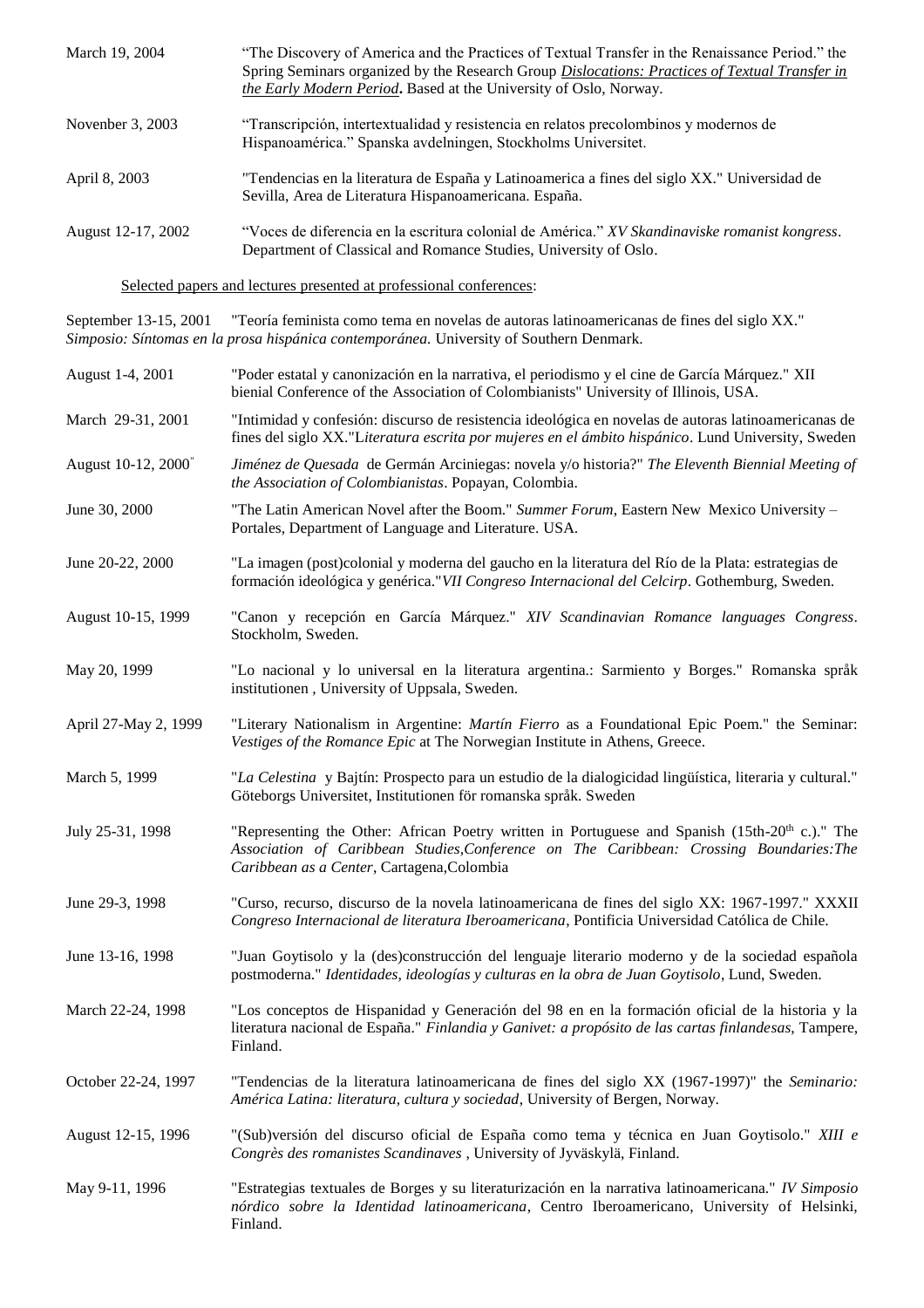| July 31-August 4, 1995 | "La poesía de Lengua Portuguesa en Africa y Latinoamérica y su relación con los conceptos de<br>'negrismo', 'negritud', y 'mulatez'." Paper presented at II Seminario Internacional de Estudios del<br>Caribe. Universidad de Cartagena, Colombia.                          |
|------------------------|-----------------------------------------------------------------------------------------------------------------------------------------------------------------------------------------------------------------------------------------------------------------------------|
| July 26-29, 1995       | "Formación de la iconografía nacional en Colombia: una lectura semiótico-social." Paper presented<br>at IX Congreso de Colombianistas: Colombia en el contexto latinoamericano. Universidad de los<br>Andes / Pensilvania State University, USA.                            |
| May 4-6, 1995          | "Ideología oficial y literatura nacional: el caso de Colombia." Paper presented at Simposio nórdico<br>sobre la identidad en la literatura latinoamericana y española, Lund Universitet, Lund, Sweden.                                                                      |
| July 4-9, 1994         | "Innovación dramática y problemática social en Historias para ser contadas de Osvaldo Dragún."<br>Paper presented at 48th International Congress of Americanists (ICA), Uppsala-Stockholm<br>(Sweden), The Institute of Latin American Studies, S-106 91 Stockholm, Sweden. |
| February 28, 1989      | "Aspectos de la poesía y de la poética del vanguardismo en América y España: Huidobro, Gerardo<br>Diego y Borges." Coloquio Luso-hispánico at the University of Wisconsin-Madison, USA.                                                                                     |
| September 21-22, 1984  | "La dimensión paródica en el 'Tango del viudo'." Simposio en conmemoración del LXXX aniversario<br>de Pablo Neruda. Department of Romance Languages, University of Alberta, Edmonton, Canada.                                                                               |

#### **c) Workshops conducted:**

March 6, 8, 1996. "En torno al postmodernismo y las letras hispánicas" at Romanska institutionen, and at Sociologiska institutionen of Lund Universitet, Sweden.

#### DEVELOPED DIDACTIC MATERIAL FOR COURSES AT UNIVERSITY LEVEL

a) Books:

1996 *Encuentros y choques culturales. Suecia, España, Latinoamérica.* (See Publications). It has been used as a textbook for teaching the first module (2-3 cr/hrs) of Spanish at the Swedish Universities of Karlstad, Göteborg, Linköping, Lund, Södertörn, and Umeå.

#### b) Manuals and compilations:

July, 1994 to present 1. *Pretérito / Imperfecto* (7 p.); *Subjuntivo / Indicativo* (9 p.): Components of a computer grammar program for teaching Spanish grammar at university level.

- 2. *Formación del español* y *nociones lingüísticas de la Antigüedad al siglo XX* (20 p.). A manual for teaching History of the Spanish Language and Linguistics courses at Umeå Universitet, Sweden.
- 3. *Historia de la literatura española y latinoamericana: siglos XVI-XX* (11 p.). A manual for teaching Spanish American and Peninsular Literature courses at Umeå Universitet, Sweden.
- 4. *Textos medievales con comentario literario y lingüístico y glosario* (30 p), a manual written in collaboration with Professor B. Stengaard for the teaching of medieval Spanish language and literature at the University of Oslo.
- 5. *Modernismo y generación del 98*. A compilation which includes an article of the author. Intended for teaching Spanish American literature to undergraduate students at the University of Oslo.
- 6. *Introducción a la escritura y redacción del ensayo académico* ("Om å skriva en hjemmeoppgave. Praktiske råd"). A Compilation. University of Oslo.
- 7. *Introducción a la teoría y metodología literarias del siglo XX: del formalismo al postmodernismo* (236 p.). A compilation for teaching Literary Theory. It includes the author's articles for studying Spanish texts in the light of modern theories. University of Oslo.

c) University courses and selected lectures and papers on didactics for teaching Spanish language and literature:

| October 18-19, 2001 | Director / lecturer: "Continuing Education Course on Linguistics Didactics and Culture for Spani<br>High School Teachers" University of Oslo, Norway.                                                                                                                                                                           |
|---------------------|---------------------------------------------------------------------------------------------------------------------------------------------------------------------------------------------------------------------------------------------------------------------------------------------------------------------------------|
|                     | September 19-21, 2000 "Un cuento (latinoamericano) como modelo para enseñar integralmente lengua, cultura y literatura en<br>la escuela secundaria noruega." Etterutdanningskurs for fransk og spansklærere fra 6 fylkerne i<br>utdanningsregion Nord. Videregående skole i Stjørdal. The Norwegian Teachers Association(North) |
| July 17, 2000       | "Spanish in Scandinavia: Programs, Models of Instruction and Mores for Teaching Spanish at the<br>University level at Denmark, Norway and Sweden." Stanford University, Language Center. USA.                                                                                                                                   |
| October 15-17, 1997 | "Läsningsstrategier för att tolka sakprosa och litterära texter: Bok presentation" (Cultural and literary<br>texts reading strategies: A book presentation). The National Council for the Romance Languages and<br><i>Literatures, Nassby, Norway</i>                                                                           |
| March 16-17, 1996   | "Literatura Latinoamericana de 1980 al presente." <i>LMS—Språkdagar Kongress</i> , Härnösand, Sweden.                                                                                                                                                                                                                           |